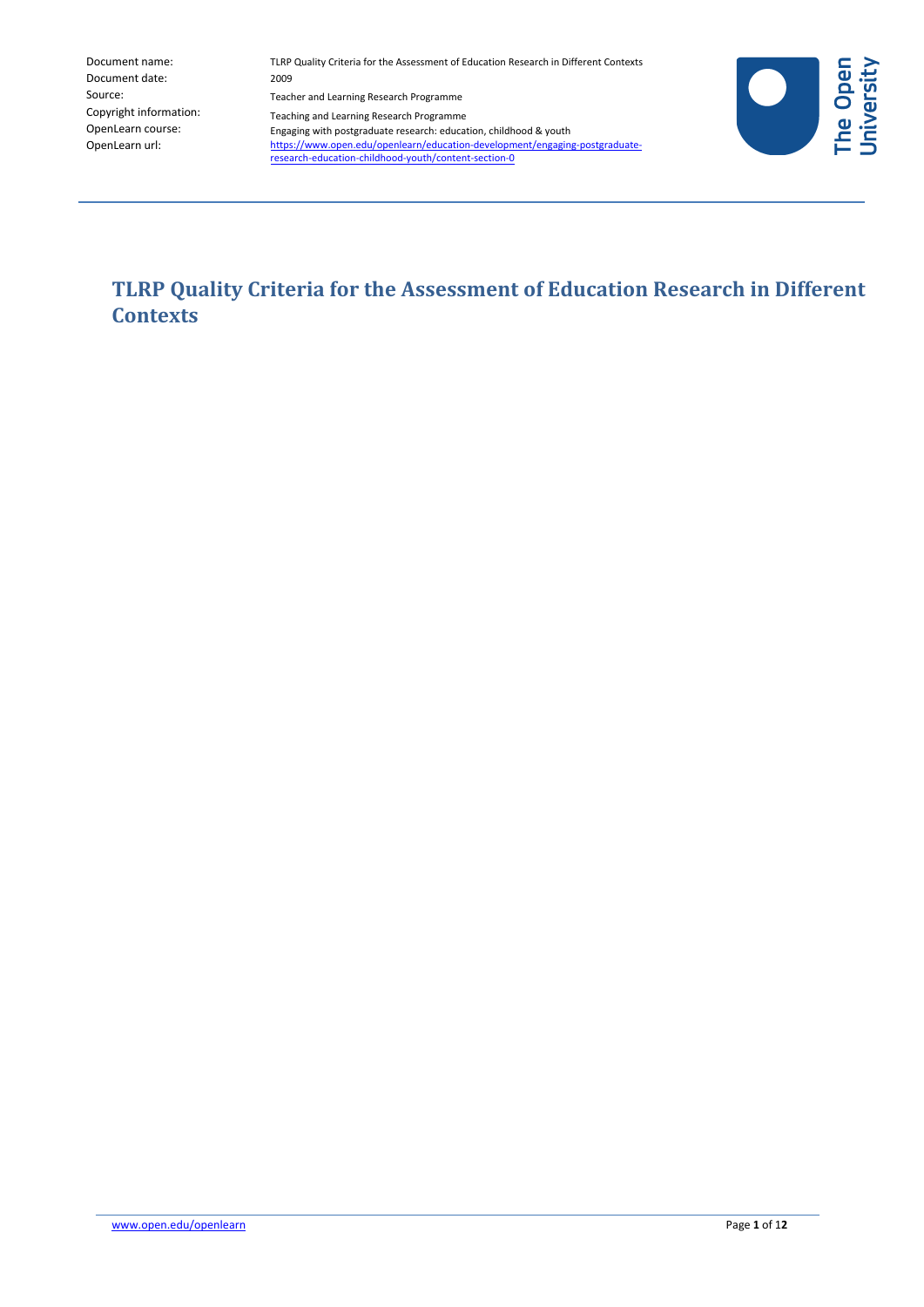# Teaching **RESEARCH**<br>Learning **BRIEFING** and

 **September 2009 Number 80**

# Quality Criteria for the Assessment of Education Research in Different Contexts

Education research is assessed in a wide range of contexts and for a wide range of purposes, from funding to publication decisions. Each assessment is based on operational criteria that depend largely on its context, although a common core of generic concerns may be identified. When made explicit, these criteria are likely to influence the preparation of research proposals, research reports, and publication proposals. However, current knowledge of the criteria used by different organisations in their assessment of education research is patchy. The review reported here was an "audit" of the criteria used in the assessment of education research across the UK.

| Theoretical and methodological robustness,<br>significance and contribution, and<br>communication and engagement with<br>different publics are general concerns that cut<br>across, in different shapes, most contexts of<br>assessment | Researchers need to reflect on the quality of<br>their work at each stage of the research<br>cycle                                                                                                                                                                         |
|-----------------------------------------------------------------------------------------------------------------------------------------------------------------------------------------------------------------------------------------|----------------------------------------------------------------------------------------------------------------------------------------------------------------------------------------------------------------------------------------------------------------------------|
| Operational criteria used in the assessment of<br>education research may vary with the context,<br>time, object, and purpose of assessment                                                                                              | Publishers, funders and buyers of education<br>research need to ensure that their<br>operational criteria are appropriate, explicit,<br>inclusive, and jointly developed with<br>researchers, and that appropriate and timely<br>feedback loops are built into the process |
| Research assessment can be formative if it<br>involves exchange, mutual learning and<br>collaboration                                                                                                                                   | The preparation of emerging researchers<br>needs to consider the range of contexts in<br>which their work will be judged                                                                                                                                                   |
| The actual review and assessment processes<br>are based on individual and group<br>interpretations of explicit criteria mediated by<br>implicit standards of quality and worth                                                          | Further research is needed to clarify the<br>complex relationship between explicit and<br>implicit criteria and standards for research                                                                                                                                     |

The review reported here focused on criteria (both generic and specific/operational) explicitly used in the assessment of research on educational topics based in UK education institutions (higher education, further education and schools). It thus excluded from the analysis criteria used in, for example, the assessment of in-house governmental, NGO, and private research. Although attempts have been made to include all countries of the UK, due to time and resource constraints the review has stronger coverage of UK-wide and English organisations.

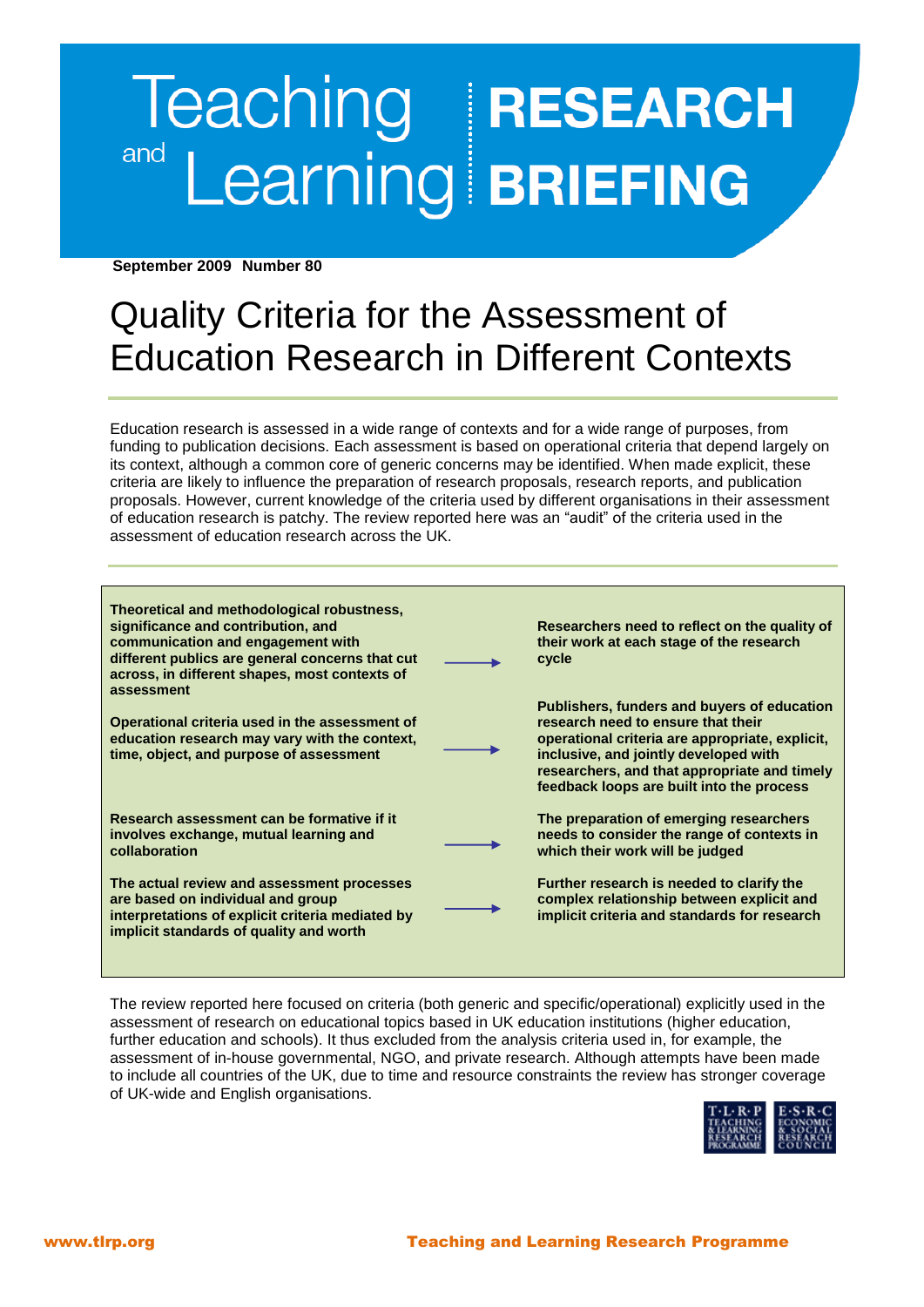There are many possible ways in which to distinguish between different contexts of assessment of education research (as defined above). The distinction used in this review was based mainly on the purpose of assessment: to inform publication, funding, or investment decisions. Criteria used in further contexts of assessment, including those for reviewing research, indexing, degree awarding, or monitoring purposes, will not be covered in this briefing, although some data has been gathered on several of these. The focus of this briefing is on criteria, but for each context a brief reference to the assessment process will be made.

# **Criteria used in Different Contexts of Assessment**

#### **Context 1: Peer review for publication**

#### **1.1. Journal publishing**

#### *Data:*

The first 30 UK-based education research journals listed in the ISI index were sent requests for information about their refereeing process and standards, for copies of the letters and forms that were sent to referees, and for editor's views on the topics studied in this project. The editors and editorial staff of 11 journals replied with information. The timescale of the project did not allow for the sending of reminders to a group of further five journals, which had stated an intention to send information at a later stage. Some of the 11 respondents sent substantial replies with details about the process and reflection on the issues involved; some forwarded the relevant forms with minimal comment; two made reference to the electronic submission system and the journal website, which included sufficient detail of the criteria used in the reviewing process. In addition, the websites and electronic submission systems of these journals were covered.

#### *Process of assessment:*

The generic assessment process for journal articles includes first screening by editor, refereeing by external reviewers, feedback and response by authors, further refereeing of resubmissions (if the case), and final decision by editor and editorial board. The journals analysed varied greatly in the actual procedures used, for example in terms of:

 *practices for selecting appropriate reviewers*, ranging from selection by editor among dedicated reviewer panels or extended editorial boards, to self-selection through bidding for papers to review. Criteria for selection included expertise, reviewing experience, prior engagement with the journal, and affiliation (UK and international);

 *support for reviewers and for authors*, ranging from minimal guidance notes to workshops and

support and mentoring programmes, and the balance between the two;

 *"incentives" offered to referees*: intrinsic, e.g. pointing out aspects such as esteem, networking, access to the latest research, professional development, and contribution to maintaining scientific standards; but also extrinsic, e.g. access to subscription services such as Scopus, or discounted prices of books from the same publisher;

 *engagement of reviewers in the development and refinement of criteria;*

 *explicitness of standards for "good" reviewer reports*, such as depth of commentary, firm recommendation, or authoritativeness (combining expertise, ability and conduct).

#### *Criteria:*

Some journals used generic criteria, broken down into questions and prompts that were sent to the reviewers, sometimes in the form of check-lists or score sheets with space for explanatory comments. Others did not offer formalised criteria; for example, they only asked for reviewers' "opinion" and recommendations on the "publishability", "strengths and weaknesses", or "overall quality" of potential articles.

Further variation in criteria and their use was related to the different stages in the publication process. While preparing papers for publication, prospective authors were generally advised to pay attention to a small number of issues, mainly style (e.g. use of tables and references, non-discriminatory writing), length (3k to 8k among the journals reviewed, although most guidelines advised reasonable brevity), originality (i.e. work not previously published, and also novel in its approach, perspective, and contribution), and audience (international). Of the 11 respondent journals, only four included further details of quality criteria in their author guidelines, including references to quality of abstract, good descriptive title, ethical guidelines, and focus on offering analysis and critique, rather than just description and information.

Before being sent to referees**,** potential articles were screened by editors for relevance to journal aims and scope, length, presentation, style, and language, and overall interest or contribution and scientific rigour. The criteria fed by journal editors and publishers into the actual peer-review process spanned a larger field (Box 1.1). Most common were the criteria of relevance; presentation; significance; accessibility and clarity; scholarship; technical quality; ethics; and structure and coverage of the different sections of the paper. Revised papers were sent back to the original referees (subject to their agreement); the main criterion in reviewing resubmissions was whether the changes operated were satisfactory in light of the original assessment. Proposals for special issues, opinion papers, and work in progress reports had slightly

#### www.tlrp.org Teaching and Learning Research Programme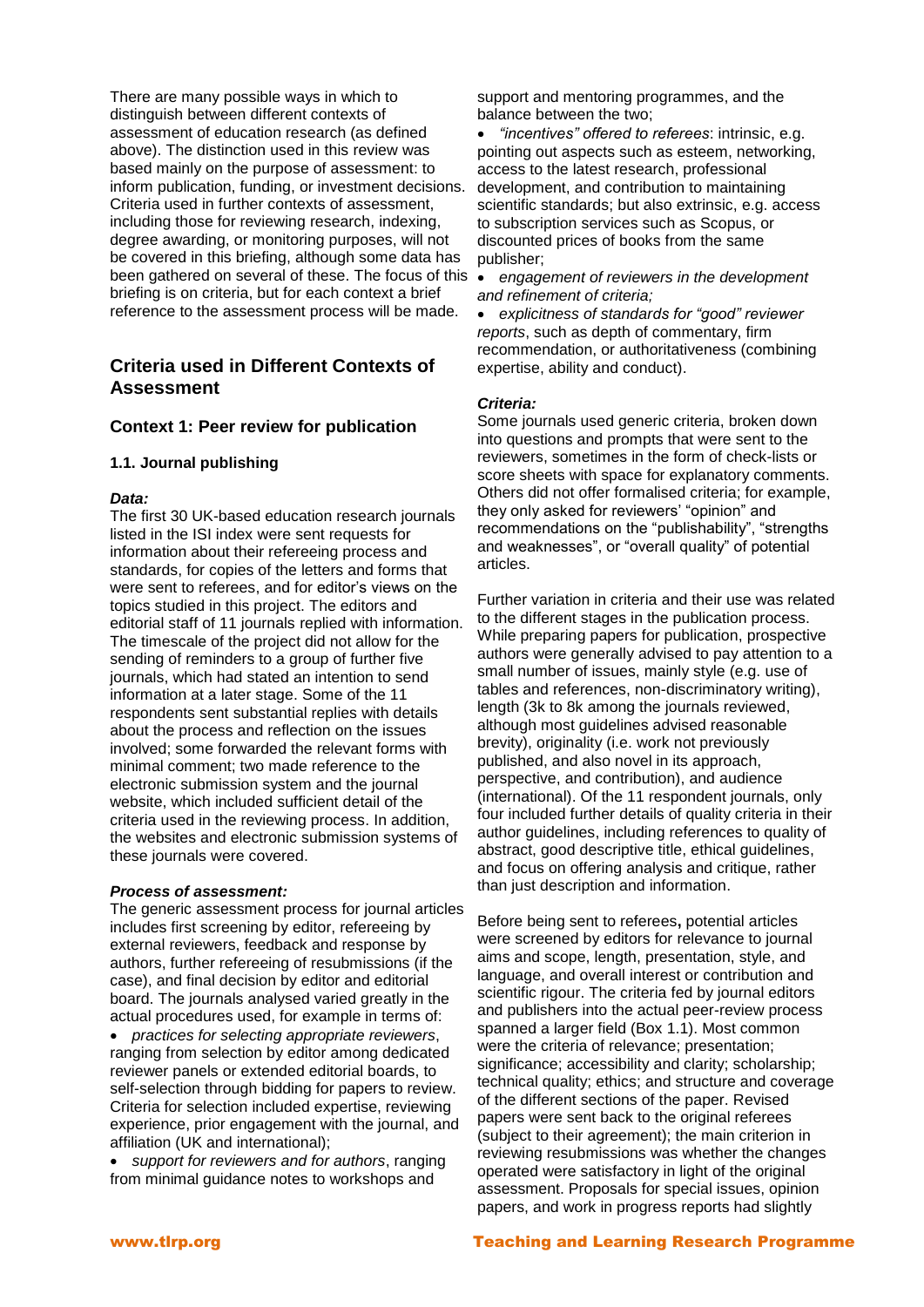in the list of commonly-used criteria in Box 1.1. In addition, proposals to publishers for new journals had different status and criteria, not included here.

Several of the detailed responses to the request for information acknowledged the important fact that the criteria and standards stipulated by editors and

different standards, which are only partially included publishers were not necessarily the same as those used in practice by reviewers. This does not mean that reviewers' criteria were seen as entirely idiosyncratic, but that their use of any guidelines was mediated through their implicit standards. A further study could build on the results of this audit to explore the role of implicit standards and criteria in the peer review process.

# **Box 1.1. Criteria for journal publication**

#### 1. **Relevance:**

- o relevance to the aims and scope of journal
- topicality/ timeliness in relation to the field of research and to practice

#### 2. **Significant and original contribution :**

- o subject matter worthy of investigation and appropriately covered
- o novelty of substantive ideas, information, problems, interpretation
- $\circ$  originality in relation to existent related research (approach/paradigm, techniques, theoretical or conceptual framework, use of evidence: "scientific originality")
- o promise (ideas that are likely to stimulate further research and development)
- $\circ$  contribution to research and to practice (education, training, staff development, policy)

# 3. **Accessibility and clarity:**

- $\circ$  "acceptable and sensible level of accessibility given the nature of the material under discussion" and the readership of the journal readership
- o clear presentation throughout

#### **4. High standards of scholarship in argument and interpretation:**

- o good underlying theoretical framework
- o satisfactory structure and logical organisation
- o clear statement of purpose, conceptual rationale, research questions and hypotheses
- o literature review engaging with an adequately rich background of theory and research
- $\circ$  adequate analysis, discussion and critical review of the work, its results and findings, their implications and significance, any limitations, and potential for future research o alternative interpretations taken into account;
- 
- o conclusions and claims supported by data

# 5. **Sound methodological basis:**

- $\circ$  quality of research design, appropriateness of methodology, and technical quality
- o awareness of work that is methodologically related
- o clear description of data, including accurate tables and figures
- o quality and appropriateness of analyses (statistical and qualitative)
- o sufficient investment in evaluating the consequences of interventions
- o careful evaluation of strengths and limitations

#### **6. Ethics:**

- o following appropriate ethical guidelines
- o honesty in reporting (e.g. work in progress, unsuccessful research, opinion/speculative pieces)

#### **7. Adequate presentation, style, and language:**

- o standard of English, readability
- o style (compliance with guidelines; non-discriminatory writing; good use of tables and figures)
- o paratext: honest, descriptive, helpful, and tempting title; concise, clear and helpful abstract
- o reasonable length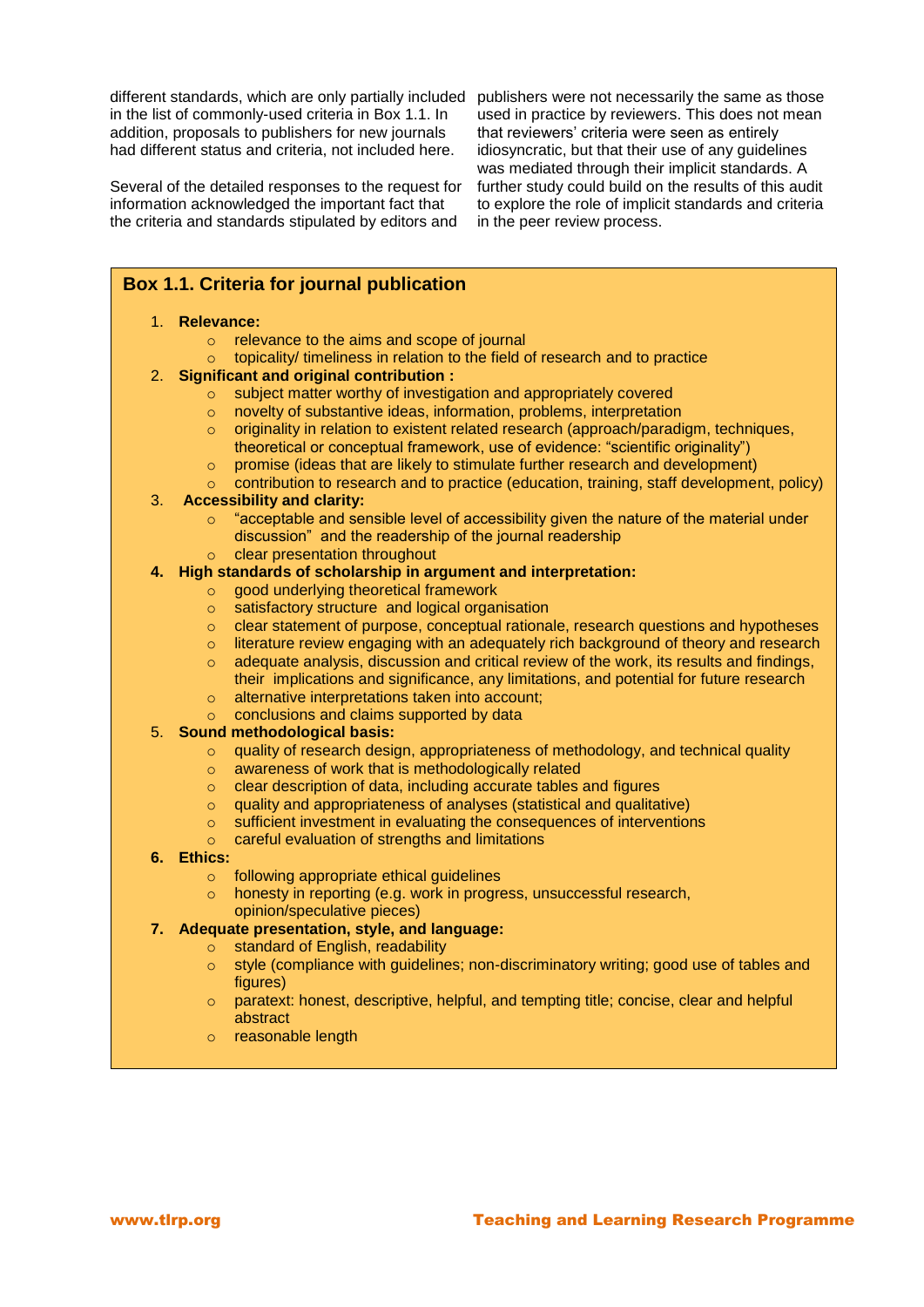#### **1.2. Monograph proposals**

#### *Data:*

Data consisted of proposal guidelines, review request forms, frequently asked questions pages, review pages, and proposal forms from seven major publishing houses that were based, or strongly represented, in the UK, and that included education research in their portfolio (13 documents). The analysis concentrated on new monograph proposals, rather than textbooks, edited collections, or revised editions. Examples of additional criteria for the latter cases included pedagogical features and accompanying material (for textbooks); coherence/ cohesion and collaboration arrangements (for edited collections); or extent and significance of new material (for revised editions).

#### *Process of assessment:*

The assessment process for monograph proposals included canvassing the opinion of the market and eliciting the opinion of specialist reviewers (academic and professional). Commissioning editors screened the proposals, considered the external reviews and data, and made publication recommendations. Editorial Boards made publication decisions.

#### *Criteria***:**

The specific criteria and their use varied from publisher to publisher, but most proposal forms analysed consisted of prompts and questions, while most review requests consisted of generic prompts such as "content", quality", "potential market", and "author" (Box 1.2).

# **Box 1.2. Criteria fed into the assessment of monograph proposals**

- **1. Balance of contents and coverage**
- **2. Convincing rationale and originality:** worthwhile aims, novel/ innovative approach, topicality and relevance, importance (unique features, gap in information, better approach than the competition, pushing forward the boundaries of a discipline)
- **3. Logical structure, thematic coherence, and effective organisation**
- **4. Overall academic standard**
- **5. Quality of writing** of sample chapters, including accessibility to intended audience
- **6. Evidence of appropriate readership and market need**: potential market (main subsidiary, including educational market and international), discipline and level of intended readers, advantages to intended readers (above what is currently available), size of markets, ease of reaching markets, reasons for buying the book, anticipated sales
- **7. Advantages over competition**: comparative strengths and weaknesses of competing titles, how the proposed book will improve upon existing books and resources on the market
- **8. Suitability of author**: publication record, evidence of esteem, translated works, other writing projects of prospective author(s)
- **9. Peer endorsements:** commendations (included in the proposal) by other scholars
- **10. Realistic timetable and feasibility**: appropriate length, realistic writing arrangements and proposed completion date, sustainable proposed print run, adequate plans for graphics, compatibility of software intended for use, plans for updates (if appropriate)
- **11. Financial soundness**: likely production costs, adequate proposed price, overall financial soundness of project
- **12. Concision and clarity of proposal**

#### **1.3. Review of conference abstracts for inclusion in programme**

#### *Data:*

Conferences organised by four learned societies in education were included in the study. Information about their criteria was obtained either from their websites, from generic mailings and newsletters of the societies, or by contacting them directly.

# *Process:*

The abstracts submitted to these conferences were subject to either screening by the members of the

conferences committees, or, as the trend for the future seems to be, to external single- or doubleblind peer-review. Feedback was sent to authors to support the preparation of full papers.

#### *Criteria***:**

Where explicit review forms were used, reviewers were asked to comment and/or grade each abstract according to a small number of generic criteria. Box 1.3 summarises the types of criteria used in the selection processes of the conferences analysed.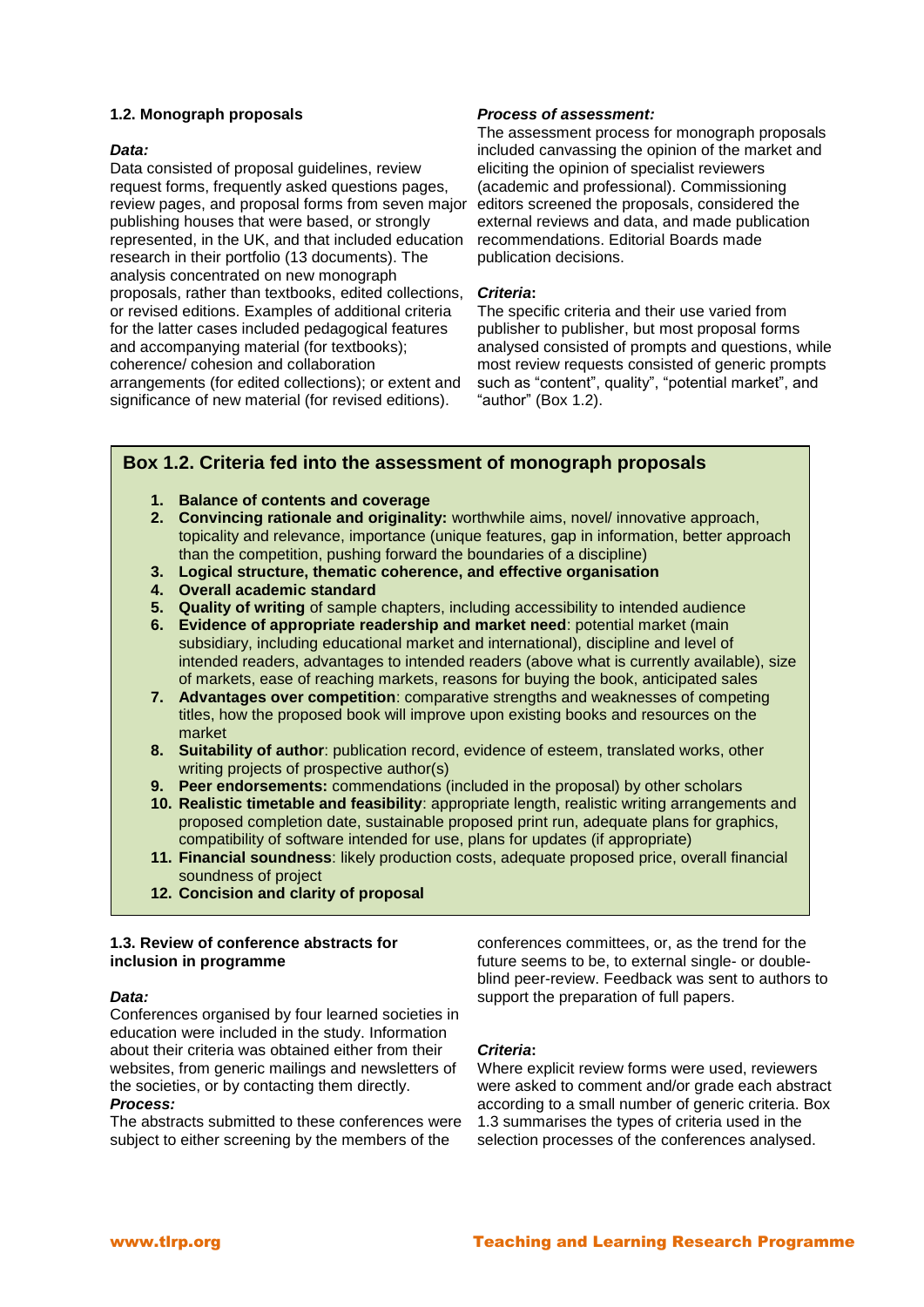# **Box 1.3. Criteria used in the assessment of learned society conference abstracts**

- **1. Scope**: relevant to the field of education research
- **2. Relevance** to the members of the society and to appropriate sub-groups and networks
- **3. Robustness** of analytical/ theoretical framework and coherence between theoretical framework, research questions and objectives, approach, and outcomes
- **4. Clarity** of research questions and focus of enquiry; clear organisation and expression
- **5. Likely significance of presentation:** contribution to practice, policy, or theory; awareness of the contexts for research
- **6. Appropriateness of research methods and/or literature**: evidence of systematic enquiry
- **7. Reporting sufficiently advanced research** so that the presentation is likely to have substance
- **8. Accessibility to wider audiences** (international, practitioner, policy, students); clear and understandable language; enabling dialogue among countries, constituencies, intellectual and educational traditions
- **9. Informative:** sufficiently detailed abstract to help participants choose sessions to attend
- **10. Style, including adequate use of references and key words**

# **Context 2. Assessment of proposals for funding**

This section of the review focused on criteria for the assessment of proposals for research projects, early career grants, and developmental research (where distinguished from other types of research in the funding body's funding schemes). Criteria for international programmes, visiting fellowships, conference and seminar series proposals, travel grants, research groups, technology and infrastructure projects, and networks were not covered.

#### *Process of assessment:*

The generic process of assessment was similar across the different types of funding opportunities reviewed. Most funders reviewed operated a system of assessment involving a combination of the following phases:

- I. pre-submission: references from author-selected referees
- II. upon receipt of proposal: initial screening for completeness of proposals, eligibility, and referee grades
- III. post-screening: peer-review by external evaluators
- IV. review by specialist assessors, with access to references and external reports
- V. panel/ committee/ board overall judgement and recommendation
- VI. decision.

If outline proposals were solicited, some of these phases were repeated in simplified form. At the time of carrying out this audit, the tendency was to move towards electronic application systems, although some funders still required several copies of paperbased applications.

In many cases detailed feedback (e.g. reviewer comments) was not provided to applicants before the decision stage and they had no opportunity to respond. Often no feedback at all was built into the process. The proposal submission process thus seemed to have less formative potential than the

publication process described above. This problem was only partly compensated for through the publication by funders of generic guides for applicants.

Application and assessment procedures for developmental and practice-based/practitioner research were often simplified – for example, through in-house assessment (e.g. by dedicated panels or steering groups), or by appointing an external evaluation panel to assess all applications.

Funders used a combination of generic and scheme-specific criteria. The most common generic criteria revolved around issues of academic merit; ability of proponents; impact; relevance; and value for money. Specific criteria and standards varied with the aim of the scheme, the level of funding, and the mission and strategic plan of the funder. In most cases, although not always, criteria were made explicit in the call specification, on referee forms, review and assessment requests, checklists and score cards.

#### **2.1. Project proposals** *Data:*

The documentation accompanying nine calls for project applications was analysed, as well as the peer review policies from six funders of research. In addition, material was collected from the websites of a further five organisations (although the latter searches yielded scarce information on criteria). *Criteria:*

With some exceptions, the different types of funders were quite similar in terms of the procedures and criteria used. Exceptions

included simplified assessment procedures in the case of calls with narrow focus and/or based on memorial funds or special bequests; and higher emphasis among some of the charities on practical outcomes and external benefits, compared to, for example, the BA's emphasis on academic merit and contribution to the scholarly community. The ESRC had a mixed set of "impact" and "scholarship" criteria

#### www.tlrp.org **Teaching and Learning Research Programme**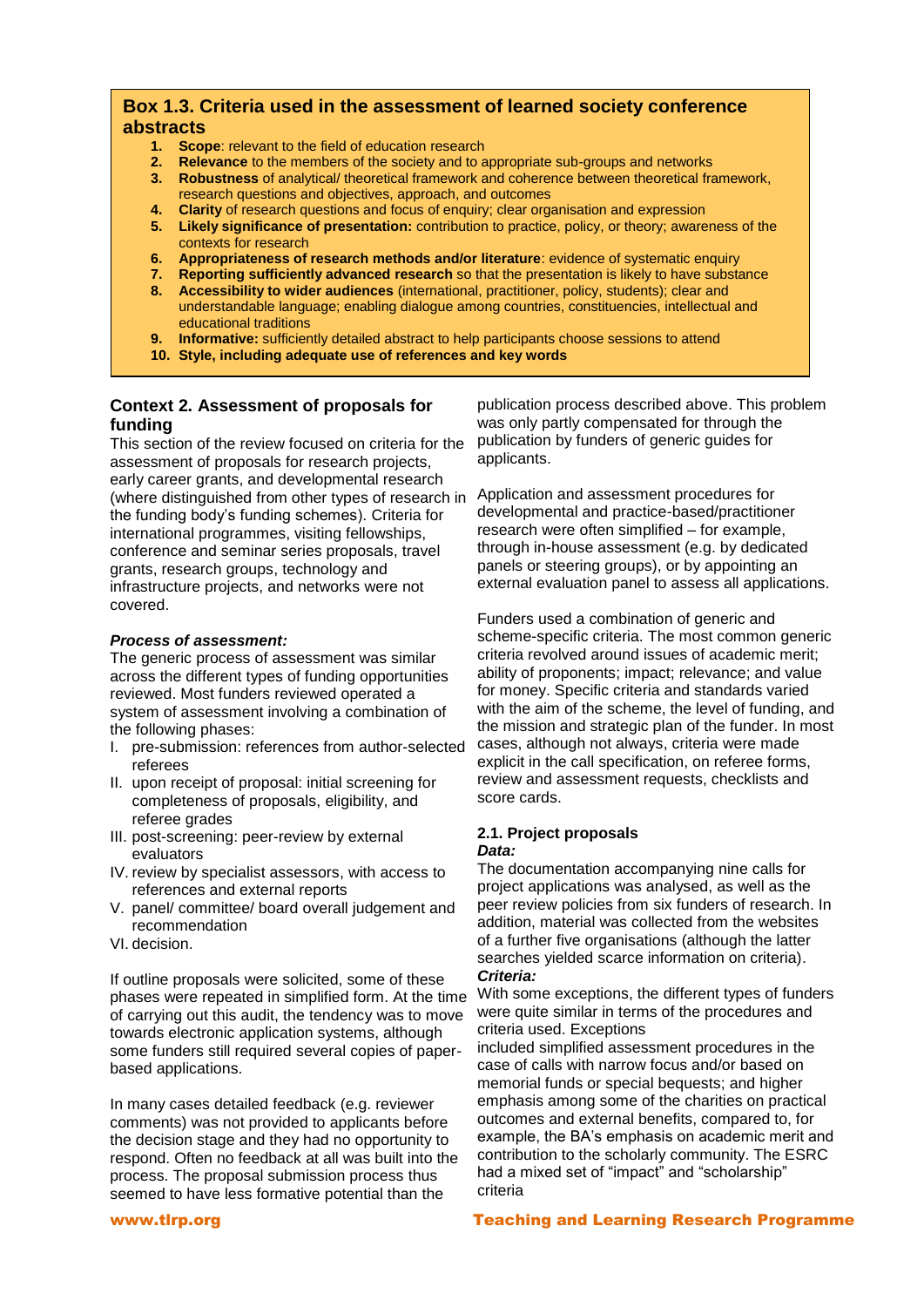# **Box 2.1. Criteria used in the assessment of proposals for funding research projects**

- **1. Relevance**: relevance of idea to funder's mission, strategy or priorities, to the target users/ audience, and to the funding scheme specification
- **2. Originality, innovation and topicality**: reasonably ambitious; fresh, groundbreaking idea; innovative approach; dealing with an emerging issue worth pursuing; no previous funding for the same project (unless follow-up funding explicitly sought from appropriate schemes); challenging taken-for-granted assumptions
- **3. Scholarly importance**: focus on an important issue; significant potential contribution of the research proposed to the advancement of knowledge about its theme and focus; contribution to the development of the wider research area/ field of the proposal, including contribution to theory; contribution to methodological development; contribution to interdisciplinary and international cross-fertilisation of ideas
- **4. Specificity:** clearly specified, with sufficient information about all key aspects (background, aims, methods, process, data collection, sample, data recording, analytical framework, proposer's knowledge and skills, timescales, resources, impact, outputs)
- **5. Adequate background**: relationship to, and the volume of, research already in the field; evidence of fully understanding the issue or problem to be addressed; clear formulation of the problem; awareness of wider environment and context for the research proposed
- **6. Clear, concise and appropriate objectives, aims and rationale** for the project
- **7. Explicit and appropriate theoretical and conceptual framework**
- **8. Promised scientific quality of approach,** in relation to the specific research objective proposed: suitability of the methodology; clear and feasible design; robustness/good match between objectives, approach (design and methods), and plans for interpretation of results; clear, convincing and systematic analytical framework, technical quality and appropriateness of proposed methods and techniques for all stages of the project; quality of data resources to be used
- **9. Potential for positive user, society and economic importance and impact**: potential to influence policy and/or practice; potential to achieve impact beyond immediate beneficiaries; trans-local or regional interest; proposed outcomes which are timely and likely to be of interest and use to practitioners and policy makers for the benefit of the learners; awareness of issues important to potential users
- **10. User engagement**: evidence that relevant users and beneficiaries were identified and were engaged where possible from the early stages of the project; quality of engagement
- **11. Dissemination**: appropriate proposed outputs that can be derived from material collected; good dissemination plans to academic community, immediate users and beneficiaries, and wider publics
- **12. Contribution to capacity building** and benefits for the wider scholarly community; educational value of project activities
- **13. International competitiveness**
- **14. Ethical conduct and awareness of wider ethical implications:** awareness of relevant ethical issues, such as independence, integrity, full information, free participation, confidentiality and anonymity, avoidance of harm; compliance with ethical procedures and guidelines
- **15. Principled scientific practice**: honesty, good leadership and cooperation, professional standards, ethical conduct, opportunities for staff development
- **16. Ability** of the applicant(s) to undertake the proposed research and deliver the outcomes proposed, taking into account the applicant(s)' research and publication track record and stage of career; quality of proposed collaborations and partnerships; quality of proposed management and organisation
- **17. Feasibility/ achievability:** attainable objectives; realistic scale, timescale and scheduling, and direct costs; sufficient and essential staff time and level of appointment; good justification of resources; not over ambitious; proposed use of resources complies with relevant regulations; justified risks and good risk management plans
- **18. Evaluation** plans to assess the success or otherwise of the project/research, how effectively results were disseminated, and whether the desired impact was achieved
- **19. Value for money:** potential contribution justifies anticipated costs; partner funding (if appropriate)
- **20. Presentation** of the application
- **21. Compliance** with eligibility criteria and terms and conditions of the funding scheme

.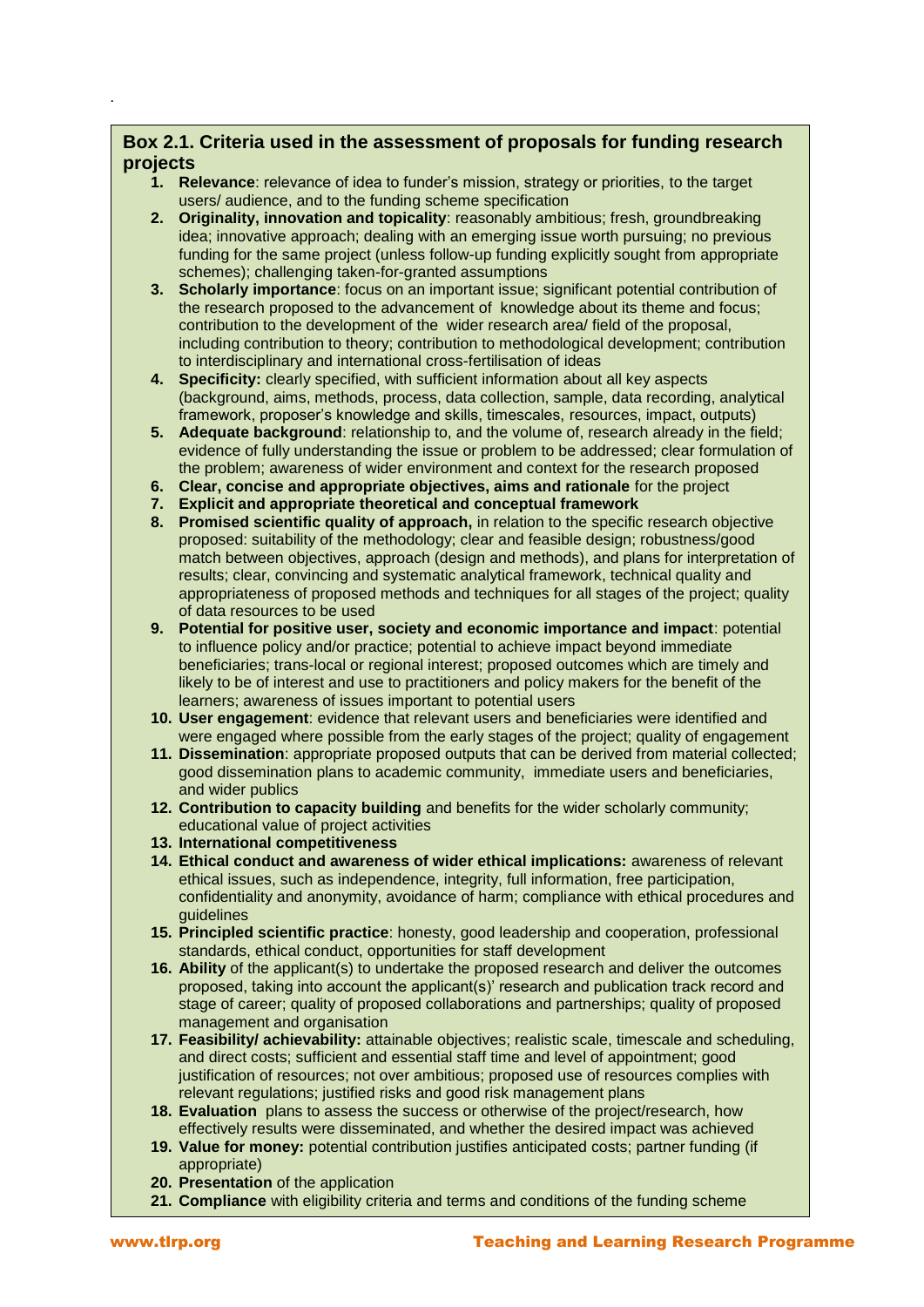#### **2.2. Early career grants**

#### *Data:*

The nature of the dedicated early career grants on offer at the time of the review ranged from small-scale postdoctoral fellowships aimed at establishing a publication track-record, to first grants that enabled the holder to develop a coherent medium-scale research project while undertaking further training. Six calls for application and associated documentation (guidance notes, application forms, referee forms), issued by major funders and covering the entire range of dedicated early career funding opportunities, were analysed.

#### *Criteria:*

The "early career" focus of these grants was reflected in the higher emphasis in the criteria on opportunities for learning and development, potential of the applicant to make substantial contribution to their field in the future, and suitability of the host institution. Box 2.2. summarises the criteria that were specified or could be inferred from the documents analysed. Of the six schemes analysed, only three made their criteria explicit in an identifiable section of the call for proposals or guidance notes.

# **Box 2.2. Criteria used in the assessment of applications to early career funding schemes**

- **1. Outstanding academic merit of proposed project:** pertinence, significance and ambition of the topic; originality; potential contribution (adding to knowledge in the field; innovating methodology); appropriate methodology for the aims stated; appropriate anticipated outcomes
- **2. Merit and promise of applicant:** academic excellence of the candidate, assessed on the basis of previous academic achievements; capacity and/or potential of applicant to make a significant contribution to research, as evidenced by their proven record of research; commitment to building an academic career in the UK
- **3. Additionality:** contribution to the development of applicant's knowledge and skills and to the advancement of their career that could not have been achieved through other means of funding
- **4. Viability/ feasibility of the project:** realistic timescale and workload; reasonable costs; access to resources
- **5. Suitability of the host institution:** evidence of institutional commitment; international scope; mobility opportunities; availability of matched financial support; quality of the conditions offered to the applicant; quality and genuineness of proposed partnerships and mentoring arrangements
- **6. Quality of plans for dissemination and engagement** with academic and non-academic communities; appropriateness, standard and deliverability of proposed outputs
- **7. Potential impact**
- **8. Value for money**
- **9. Conformity** to eligibility criteria and award specifications
- **10. Quality of writing of the proposal:** specificity, clarity, concision, standard of English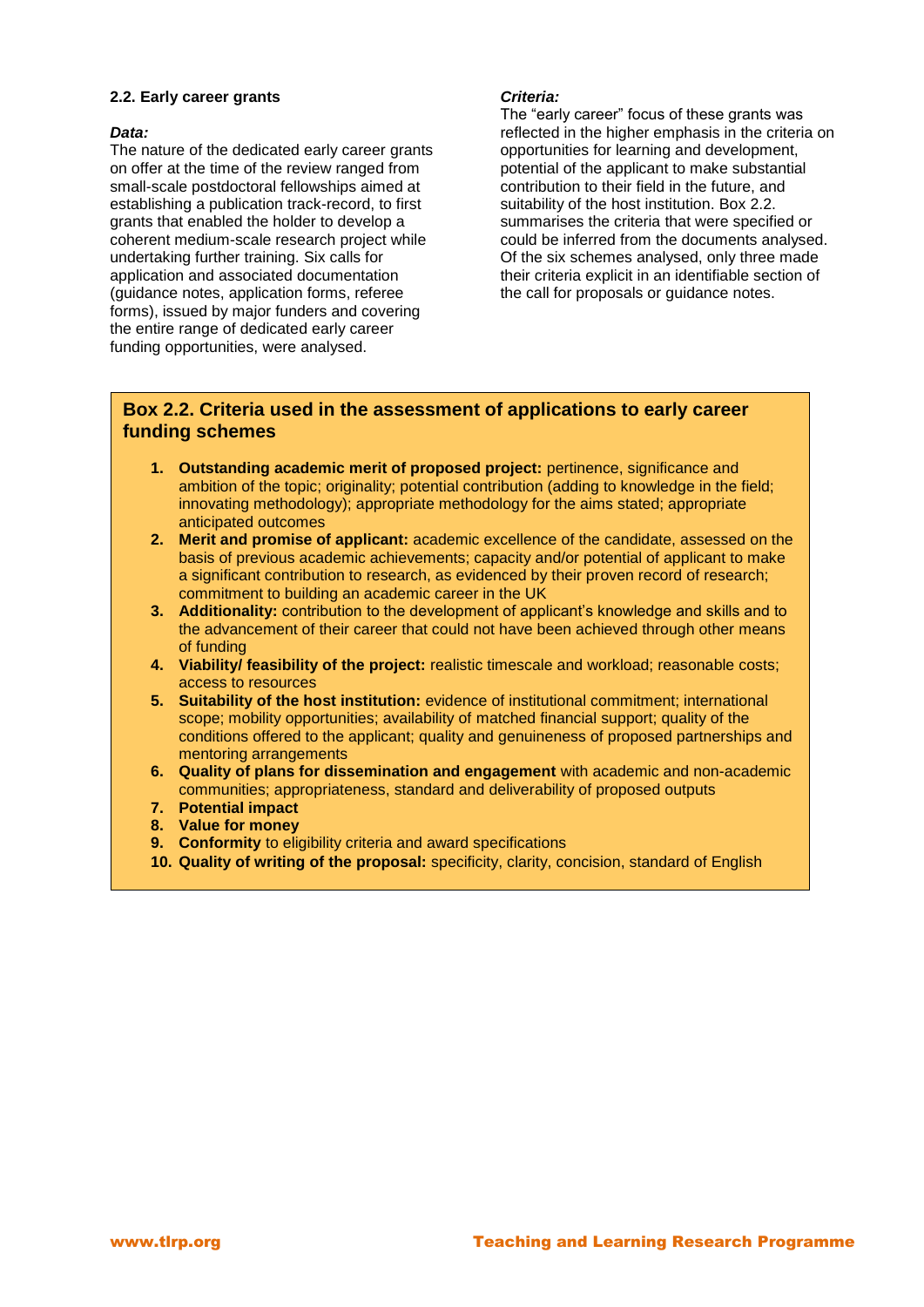#### **2.3. Developmental and practice-based research**

#### *Data:*

Sixteen calls for proposals, guidance notes, and application forms from nine organisations were analysed. The funding organisations included charities and chartered bodies, executive governmental agencies, and organisations with local and sectoral remit. Examples of the funding schemes analysed included development and research projects and short-term research

grants with relevance for the professional development of the applicants.

#### *Criteria:*

Although academic robustness remained a key criterion, the assessment of developmental and practice-based research also placed great emphasis on the contribution of research to improving practice, policy, and ultimately learner experience and outcomes. Professional development, institutional support, and local and sectoral relevance were also important (Box 2.3).

# **Box 2.3. Criteria used in the assessment of proposals for the funding of developmental and practice-based research**

- **1. Academic robustness**: awareness of relevant literature (academic, policy, professional); quality in relation to the specific research objective of the proposal (including suitability and rigour of the methodology, coherence between aims/objectives, questions, and approach); worthwhile and measurable anticipated outcomes; compliance with ethical guidelines
- **2. Timeliness and potential to achieve positive short or medium-term impact** in relation to evidenced needs
- **3. Educational usefulness**: providing benefits to students during and after the project; designed around the needs of practitioners
- **4. Resonance:** widely applicable, and the outcomes and outputs transportable to other organisations, sectors, and levels; plans for the production of digestible, accessible outputs to be disseminated interactively;
- **5. Engagement** of partners from different sites of education practice and policy in the research process, including design and planning; modelling strategies for sharing and transferring knowledge into practice; commitment to joint practice development and collaborative action research
- **6. Relevance to the remit of the funder** (priorities and activities)
- **7. Locality:** direct relevance to local and regional needs
- **8. Sustainability** of developmental work undertaken once funding has ended; horizon scanning/ "futurizing"
- **9. Distinctiveness**: innovative, original (not duplicating existent work); anticipated contribution to the improvement of practice and policy, to relevant subject areas and to capacity building in the wider scholarly community
- **10. Ability/ expertise** of the applicant(s) to undertake the proposed research; their practical experience; capacity to maintain and deliver the proposed research within the time scale
- **11. Professional development benefits** for the applicant: rationale for development need; strength of case (e.g. for research leave)
- **12. Institutional support**: senior management support for the project and for applicant's commitment of the required time and resources
- **13. Feasibility**: realistic approach to achieving demonstrable improvements in practice and learner outcomes, including realistic objectives and timescale and practical, realistic activities
- **14. Evaluation:** evidence that applicants have thought carefully about how to monitor progress and evaluate outcomes and impact; built-in peer review processes that are broad-based (academic, professional, policy etc.) (e.g., for the larger projects, advisory groups, scrutiny meetings of external research experts, validation workshops of stakeholder representatives)
- **15. Value for money**: appropriate level of resources and cost estimates; transparency of costing; availability of partner or institution-matched funding
- **16. Presentation** of the application: specific, readable, brief, clear, complete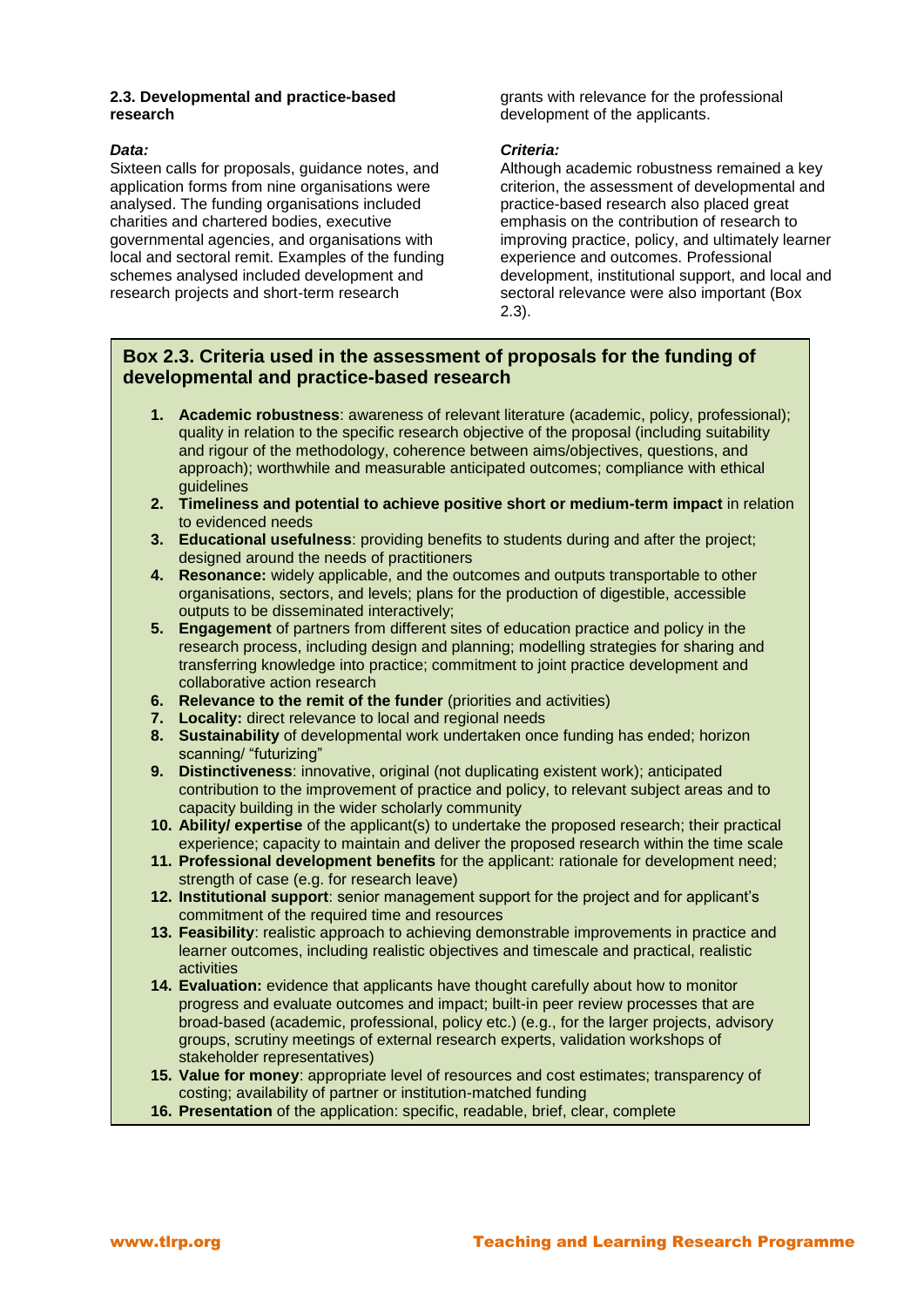# **Context 3. Investment decisions**

#### **3.1. End-of-project evaluation**

#### *Data:*

Seven documents were analysed, including: rapporteur evaluation forms, end-of-award report forms, and rapporteur guidelines, from five organisations.

#### *Process:*

For review purposes, end-of-project assessments have been included under "investment" in light of their focus on accountability and the possibility of feeding into decisions on future allocation of funds beyond

the lifespan of a given project (e.g. into evaluations of particular funding schemes). Project evaluation is normally based on a project report, which is sent to peer-review or is assessed internally. In the case of complex programmes or centres, evaluation may be commissioned to external teams and independent consultants.

#### *Criteria*:

The ex-post character of such assessments translated into criteria that focused on effectiveness, accountability, and achievements to date, in relation to the original aims and objectives.

# **Box 3.1. Criteria used in project and report evaluation**

- **1. Accountability**: whether funds were spent as agreed
- **2. Effectiveness** in organisation and conduct of research in relation to meeting the objectives and delivering the expected outputs
- **3. Quality**: theory/conceptual understanding; design; methodology (appropriateness, rigour, transparency, validity); conduct; quality of analysis; collection/organisation of data; issues concerning ethics and confidentiality
- **4. Innovation**: substantive and methodological
- **5. Contribution to knowledge**
- **6. Contribution to policy and practice** so far and likelihood of further impact and use
- **7. Contribution to research training and professional development**
- **8. Contribution to institutional development**
- **9. Development of network** of research contacts
- **10. Development of research products** (datasets, software)
- **11. Quality of output and effectiveness of dissemination** so far; adequate plans for further dissemination; further audiences likely to benefit
- **12. Opening avenues for further research**
- **11. Peer appreciation and user satisfaction**

#### **3.2. Procurement**

#### *Data:*

Criteria were extracted from 17 invitations to tender and their associated documentation (project specifications, contracts, calls for expressions of interest – totalling 27 documents).

#### *Process:*

The assessment of tenders is subject to specific regulations and legal requirements governing procurement practice in general. Criteria, and often their weighting, are specified in the documentation accompanying the Invitation to Tender. The selection of bids is based on consideration of tenders against the specified criteria; consultation of referees; assessment of price; financial, legal, and track-record checks; and, if required, performance of short-listed bidders at interviews and presentations.

# *Criteria:*

The criteria used and their weighting varied greatly in the sample with the nature of the topic and of the work being commissioned; the commissioning body; and the tightness of the specification documents. Box 3.1 pulls together some of the most commonly used criteria in the documents analysed. The order of presentation is not an indication of their weight.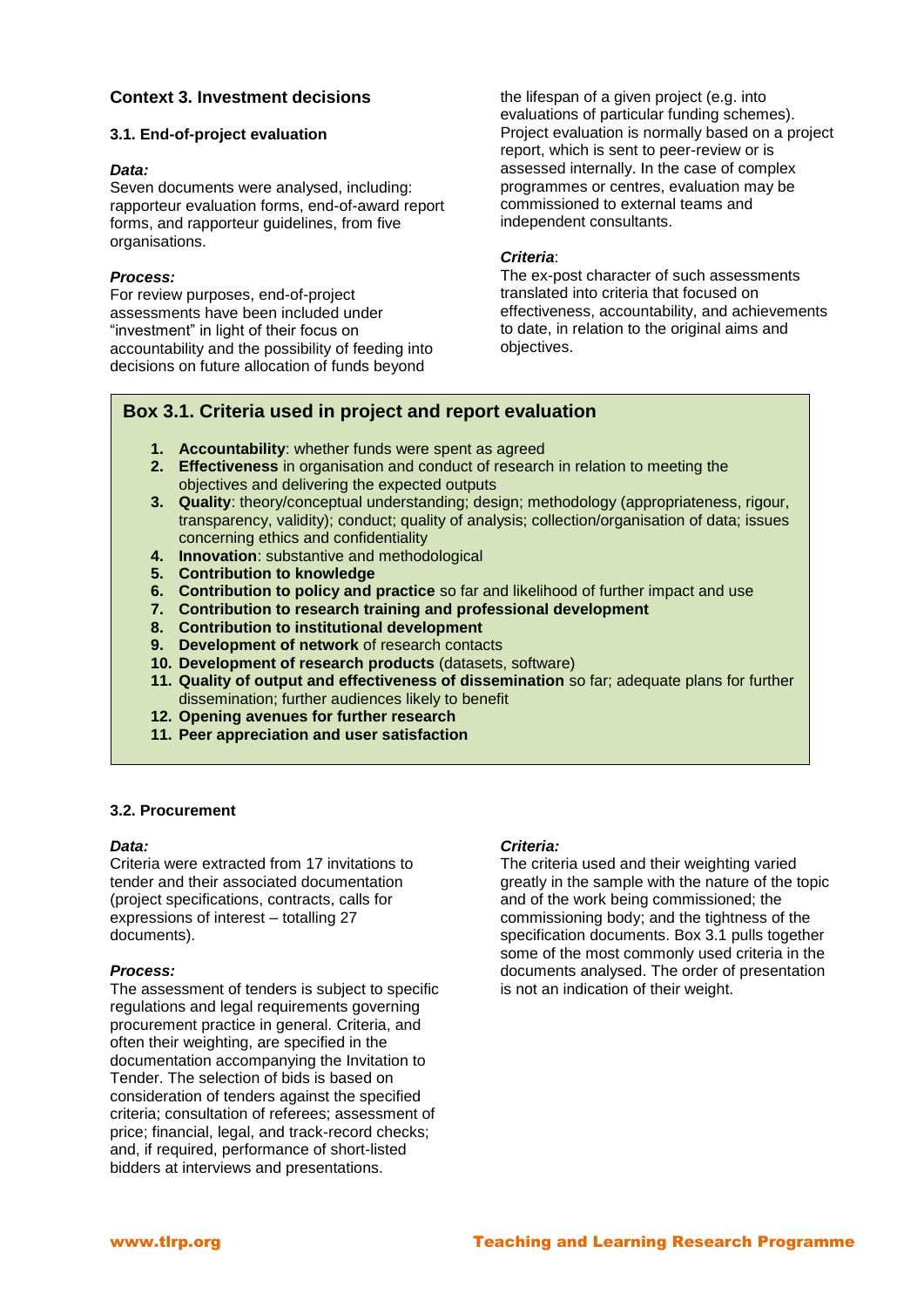# **Box 3.2. Criteria used in the procurement of research**

- **1. Conformance** to the issued specification and the associated Terms and Conditions, including timely submission
- **2. Completeness** of tender, including satisfactory references, as required
- **3. Demonstrated understanding of the research brief** and the project aims and objectives; clear statement of aims; sound and convincing rationale; contextual understanding of the commissioning body's policies and operational framework
- **4. Quality and credibility** of the proposed solution to the specification requirements; sound methodology; detailed explanation of the development and piloting of instruments, and of the approach to data analysis; adequate understanding of constraints and limitations to the approach
- **5. Added value:** development of the brief; fresh and challenging perspective; innovation; added value of approach
- **6. Quality assurance** processes: ensuring continuity of quality throughout different parts of the study; overall quality control (including consideration of any subcontracting arrangements
- **7. Relevant leading edge research expertise** in the required discipline and the substantive topic; strong methodological and technical expertise; strong track record in the required quantitative and qualitative research and analysis skills; experience of work on similar projects
- **8. Relevant substantive understanding and experience**: understanding of, and sensitivity to, the issues being address and the relevant local, regional and national contexts; understanding of the types of outcome measures of interest, and how they can be measured effectively
- **9. Relevant development experience**
- **10. Relevant strategic experience**: experience of providing advice for relevant stakeholders; evidence of developing and delivering strategic recommendations on relevant issues
- **11. Communication and reporting**: demonstrated capacity for effective communication of evidence; proven ability to write engagingly and concisely for the relevant audiences; adequate report production plans (e.g. scope and scale, format of publication); experience of compiling reports in accessible language and format on complex topics
- **12. Liaison and flexibility**: capacity to liaise effectively with the commissioning body and other stakeholders; evidence of ability to work in partnership with the contractor and deliver high-quality customer service; experience of previous work contracted by the commissioning body and its equivalents/ competitors; flexibility of the contractor to accommodate potential changes in requirements
- **13. Organisational model** (single institution/partnership/consortium), including details of the lead organisation and evidence of partner support; experience of collaborative working
- **14. Feasibility**: workable methodology that can be delivered within timescale and budget; evidence of ability to effectively deliver outputs to agreed quality standards within budget and on time**;** sufficient resources for requirement; realistic timescales; appropriate staffing levels and distribution of key roles and responsibilities; realistic capacity building
- **15. Consideration of the burden** of the approach: the methods proposed ensure minimal burden on participants
- **16. Consideration and adherence to ethical and legal issues** (e.g. Data Protection Act requirements, equal opportunities); evidence of relevant policies in place in the tendering institution
- **17. Quality of management arrangements**: evidence of management capability, including the project/contract manager's expertise, proposed management procedures, the project plan and the risk management plan; the risk analysis includes identification of appropriate risks and their likelihood, assessment of impact and appropriate contingency measures; evidence of business continuity plan/disaster recovery process
- **18. Value for money and soundness** of budget and financial planning; economical use of resources; satisfactory credit checks
- **19. Price of contract** and its implications for the commissioning body